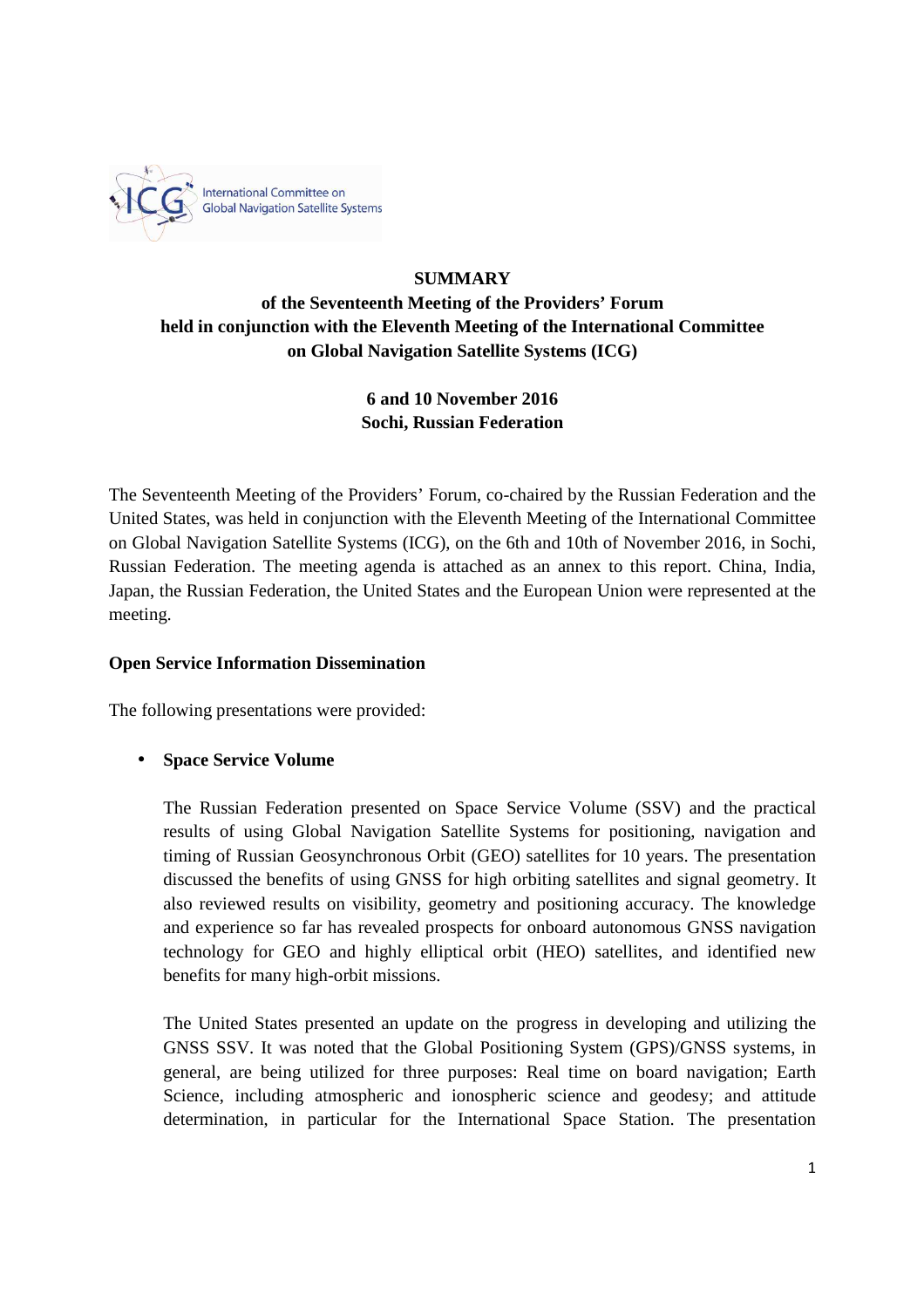discussed the significant benefit of SSV cooperation and specifications for high-altitude space user performance when moving from GPS-only usage to multi-GNSS usage, which increases the signal visibility of a main-lobe-only system from sporadic to nearly continuous. The United States expressed appreciation for the significant contributions presented by the Russian Federation on SSV progress, and to the ICG Working Group B on the substantial work they have accomplished over the past year. The Providers' Forum noted that Japan will host the second International Space Exploration Forum in 2017. In addition to the ICG-12 there may be a natural synergy between these events with respect to discussion on SSV.

#### • **GPS Time Offset Issue**

The United States presented an update on the January 2016 Coordinated Universal Time (UTC) Time Offset anomaly to GPS. It was noted that software updates were implemented to resolve the core upload issue, with future software updates planned to further reduce the risk of a reoccurrence. The Institute of Navigation paper, posted at http://gps.gov/systems/gps/performance, discusses the impacts to receivers. It was explained that this software issue is not unique to GPS. Monitoring systems can reduce the impact on users.

#### • **Space Debris**

The Russian Federation presented on Space Debris in GNSS Operational Orbits. The presentation discussed the population and density of catalogued objects in GNSS orbits, and the results of an analysis of long-term orbital evolution of GNSS satellites, specifically looking at the intersection of orbits of different GNSS satellites. GLONASS mitigation measures were described and compliance with the United Nations Committee on the Peaceful Uses of Outer Space (COPUOS) and Interagency Space Debris Coordination Committee (IADC) Space Debris Mitigation Guidelines was noted. A recommendation was made for Providers to monitor discussions related to debris mitigation in medium earth orbit (MEO) by linking with their experts working in these international organizations.

### • **iGMAS Update**

China presented an update on their International GNSS Monitoring and Assessment System (iGMAS), and explained that the objectives are to establish a global tracking network and to monitor operational status and key indicators for all GNSS. The system has an open architecture and other international monitoring centers and GNSS tracking stations are invited to participate. Most of the system construction has been completed,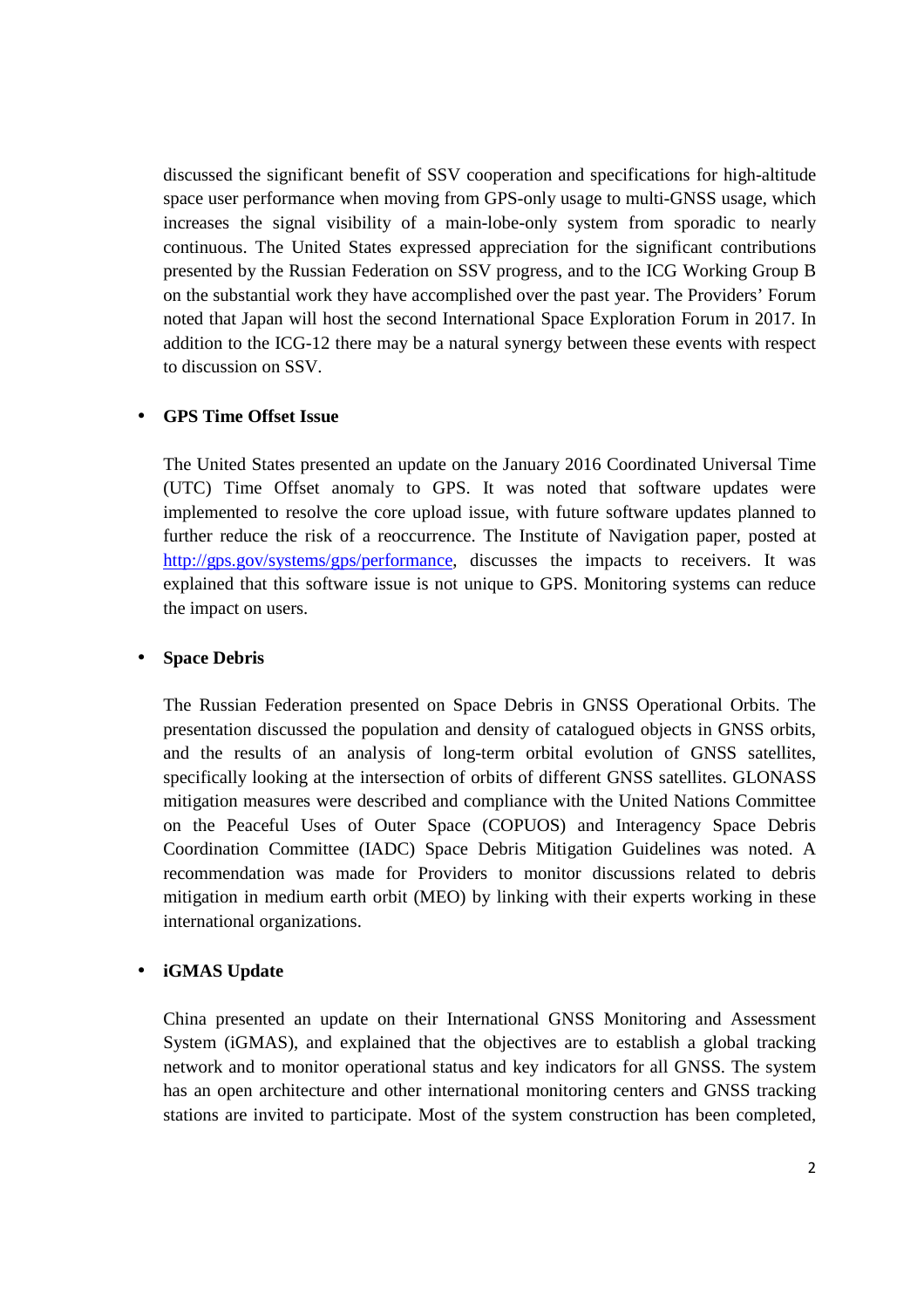with 18 tracking stations around the world, and routine service is now underway. Information distribution of the system is now available in Chinese and English through a website (http://124.205.50.178) and an application (APP) that can be downloaded for mobile use.

### • **Adjacent Band Compatibility**

The United States presented an update on the Adjacent Band Compatibility (ABC) study that resulted from a proposal by a private company in 2011 to broadcast terrestrial mobile telecommunication signals adjacent to the GNSS L1 frequency band in the United States. The testing in 2011 showed impact to virtually all GPS receivers. The goal of the ABC study is to determine the power levels that can be tolerated in the adjacent radiofrequency bands. Radiated testing in an anechoic chamber was completed in 2016, as well as lab testing and antenna characterization. Eighty GPS/GNSS receivers were tested, which included the following six categories: general aviation (non certified), general location/navigation, high precision and networks, timing, space based, and cellular. An overview of the preliminary results was presented.

### **Service Performance Monitoring**

The United States provided a presentation on the GPS Service Performance Standard Assessment. The 2013 GPS Performance Standard Report has been published, and is available at the following website: http://www.gps.gov/systems/gps/performance/. The 2014 and 2015 reports are being finalized and will be available in 2017. These reports measure GPS performance against the GPS Standard Positioning Service Performance Standard parameters. Other GNSS Providers are encouraged to make available similar reports for their systems.

### **Multi-GNSS Demonstration Project in the Asia/Oceania Region**

Japan provided an update on the multi-GNSS demonstration project in the Asia/Oceania region. There are three components to the project: establish monitoring networks, application demonstrations, and regional workshops. Currently there are 99 Multi-GNSS Monitoring Network (MGM-Net) stations in operation. Multi-GNSS Asia (MGA) is an organization to promote the project with 53 participating organizations. The 8th MGA Conference will be held 14-16 November 2016 in Manila, Philippines. MGA will be discussing possible updates to its work plan enhancing the linkage with ICG.

# **ICG Information Centres: Regional Centres for Space Science and Technology Education (affiliated to the United Nations)**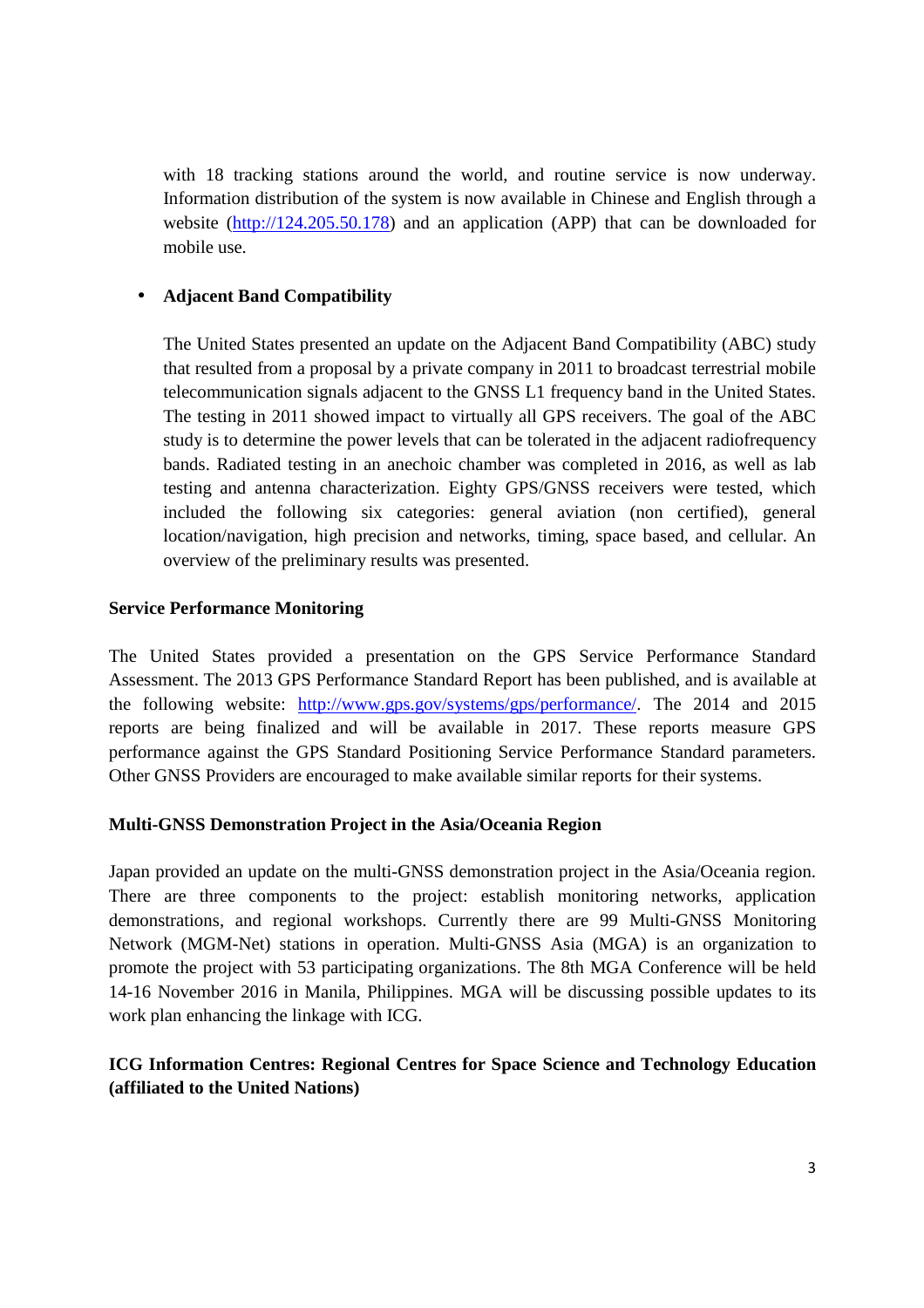The ICG Secretariat noted that the African Regional Centre for Space Science and Technology Education – in French Language (CRASTE-LF) in Rabat, Morocco will host a training course on GPS data processing for studies of the ionosphere on  $16 - 21$  January 2017. Experts from the United States and other GNSS Providers are invited to participate in this training.

## **Other Matters:**

# • **Terms of Reference of the Providers Forum**

The Providers agreed to the schedule through 2019, and it was noted that co-chairs will be provided by the following members: Japan and China will co-chair the 2018 Providers' Forum meeting, and China and India will co-chair the 2019 meeting. The Terms of Reference will be modified accordingly.

# • **Membership and Participation in ICG**

The request from January 2016 for Observer Status by Resilient Navigation and Timing (RNT) Foundation was noted and it was suggested that the RNT Foundation be invited to present their purpose and reason for interest in becoming an observer to the ICG. It was further noted that a participant from the RNT Foundation was not available to attend the ICG-11 meeting.

The Providers noted the Expression of an Interest from the Korean Aerospace Research Institute (KARI) to participate in the ICG-11 meeting as an invited observer, and concurred with the request.

The Providers' Forum reviewed the recommendations from the four working groups and agreed that they should be adopted by the ICG at its last plenary session. The Providers' Forum also adopted the summary of its  $17<sup>th</sup>$  meeting.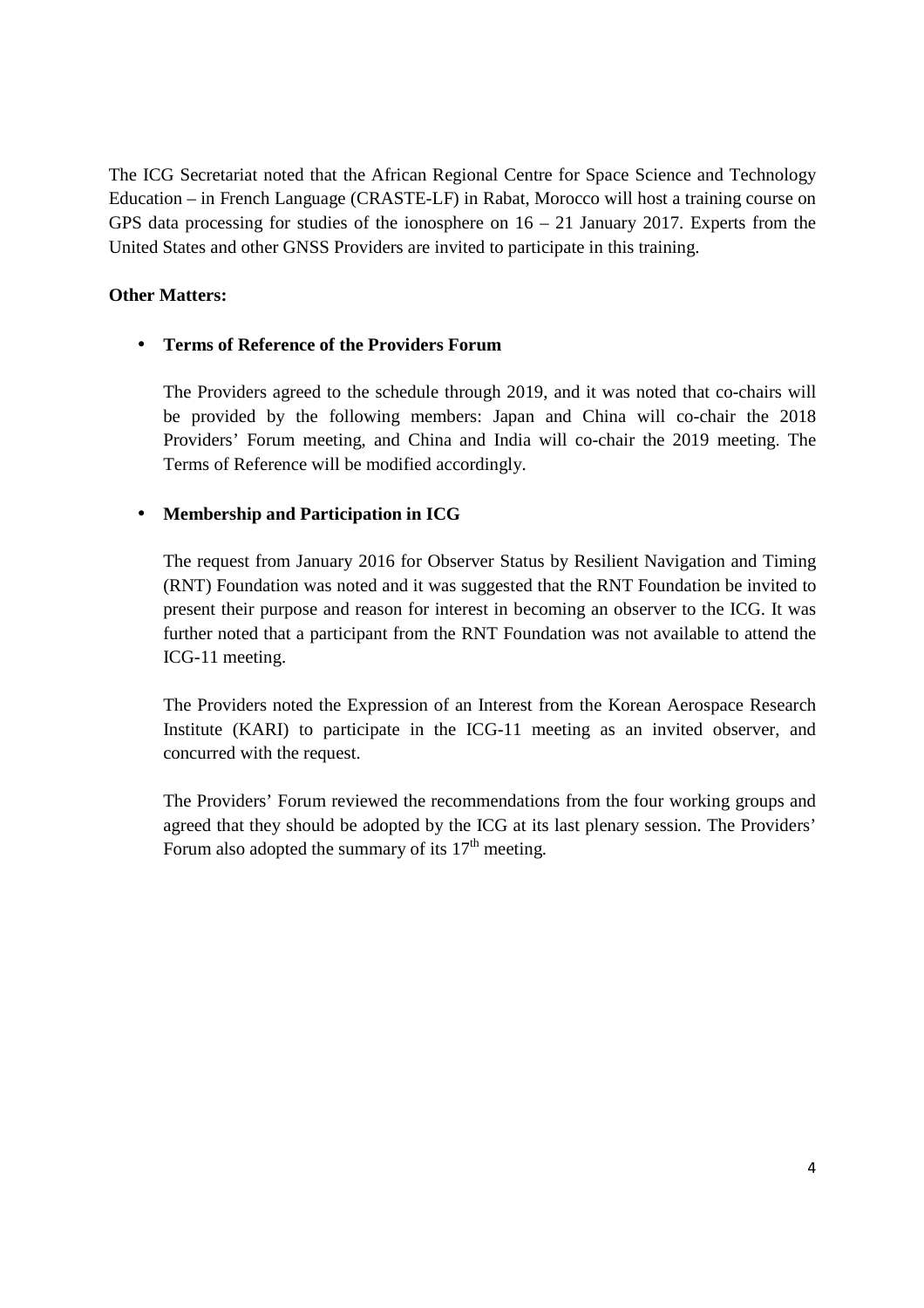**Annex** 

#### **SEVENTEENTH MEETING OF THE PROVIDERS' FORUM**

#### **Sochi, Russian Federation**

#### **6 and 10 November 2016**

#### **AGENDA**

(based on the Workplan of the Providers' Forum<sup>1</sup> and the summary of the Sixteenth Meeting of *the Providers' Forum)* 

*Co-Chair: Sergey KARUTIN, Russian Federation*

*Co-Chair: Kenneth HODGKINS, United States of America*

#### **Sunday, 6 November 2016**

 $\overline{a}$ 

- **12:00 18:00 On-site Registration**
- **13:00 15:40 First Session of Providers' Forum**

*Attended by only the Providers. The primary purpose is: (i) to discuss the agenda and meeting procedures for ICG-11 and the 17th Meeting of Providers' Forum; (ii) to develop response or suggest amendments to the Working Groups draft recommendations; (iii) to address any other matters; (iv) to compose a temporary drafting group on the preparation of the Providers' Forum report* 

#### **Opening Remarks**

**Review of Providers' Forum Agenda** 

#### **Open service information dissemination**

- Space Service Volume and Russian GEO satellites PNT, *Alexander GRECHKOSEEV, Maxim SANZHAROV and Dmitry MARARESKUL, Joint Stock Company "Academician M.F. Reshetnev "Information Satellite Systems"*
- Space Service Volume Update, *Frank BAUER, United States of America*
- Update on GPS Time Offset Issue, *Frank CLARK, United States of America*
- Space debris in GNSS operational orbits, *Igor USOVIK, TsNIImash*

<sup>&</sup>lt;sup>1</sup> ICG/PF/WP/SEP2009, amended (available at the ICG Information Portal at http://www.unoosa.org/pdf/icg/2009/icg-*4/ICG.PF.WP.SEP2009.pdf)*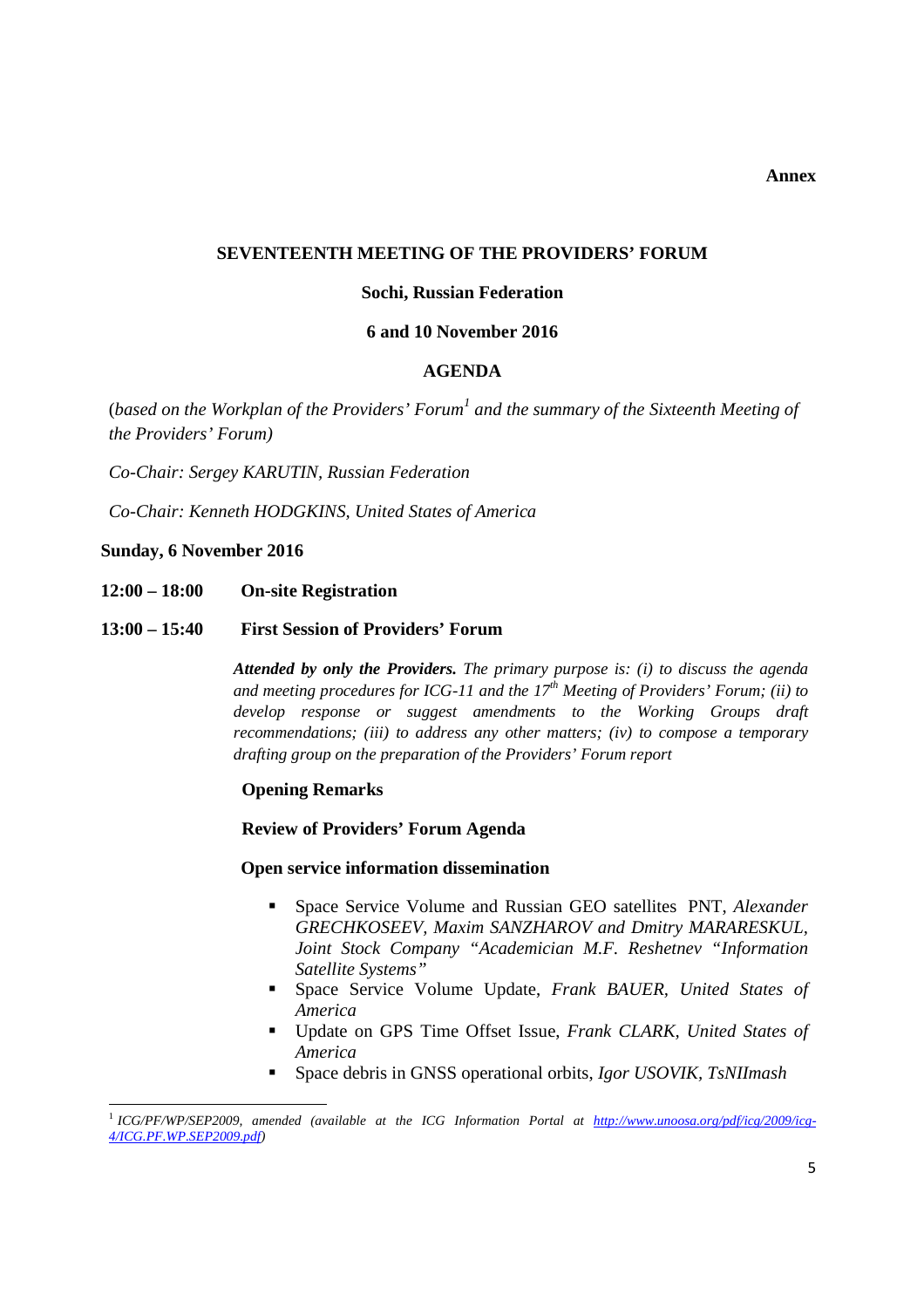- Update on iGMAS*, Wenhai JIAO, Xurong Dong, Hanrong SUN*, *Shuli SONG, China Satellite Navigation Project Center*
- U.S. Adjacent Band Compatibility Update, *Karen VAN DYKE, United States of America*

#### **Service performance monitoring**

 Service Performance Standard Assessment, *Frank CLARK, United States of America* 

#### **Spectrum protection: interference detection and mitigation**

#### **Multi-GNSS demonstration project in the Asia/Oceania region**

 The status update on Multi-GNSS Asia, *Satoshi KOGURE, National Space Policy Secretariat, Cabinet Office, Japan* 

## **ICG Information Centres: Regional Centres for Space Science and Technology Education (affiliated to the United Nations)**

 Activities to be carried out in 2017, *Sharafat GADIMOVA, ICG Executive Secretariat, Office for Outer Space Affairs* 

#### **Comments on the Agenda of the Eleventh Meeting of the ICG**

#### **Other Matters:**

- Terms of Reference of the Providers' Forum
- Membership of the ICG: *The request for Observer Status by Resilient Navigation & Timing Foundation*
- Expression of an interest (to participate in the ICG-11 meeting as an invited observer): *Korean Aerospace Research Institute (KARI), Korea*

### **15:40 – 16:00** *Coffee Break*

## **16:00 – 17:00 Meeting with the Working Groups Co-Chairs and Working Groups reports**

*Attended by only the Providers and the co-chairs of the Working Group. The primary purpose is: (i) to identify issues for discussion in the working groups; and (ii) to consider their reports on the status of the implementation of the agreed recommendations from the previous ICG meetings.* 

#### **17:00 Adjourn**